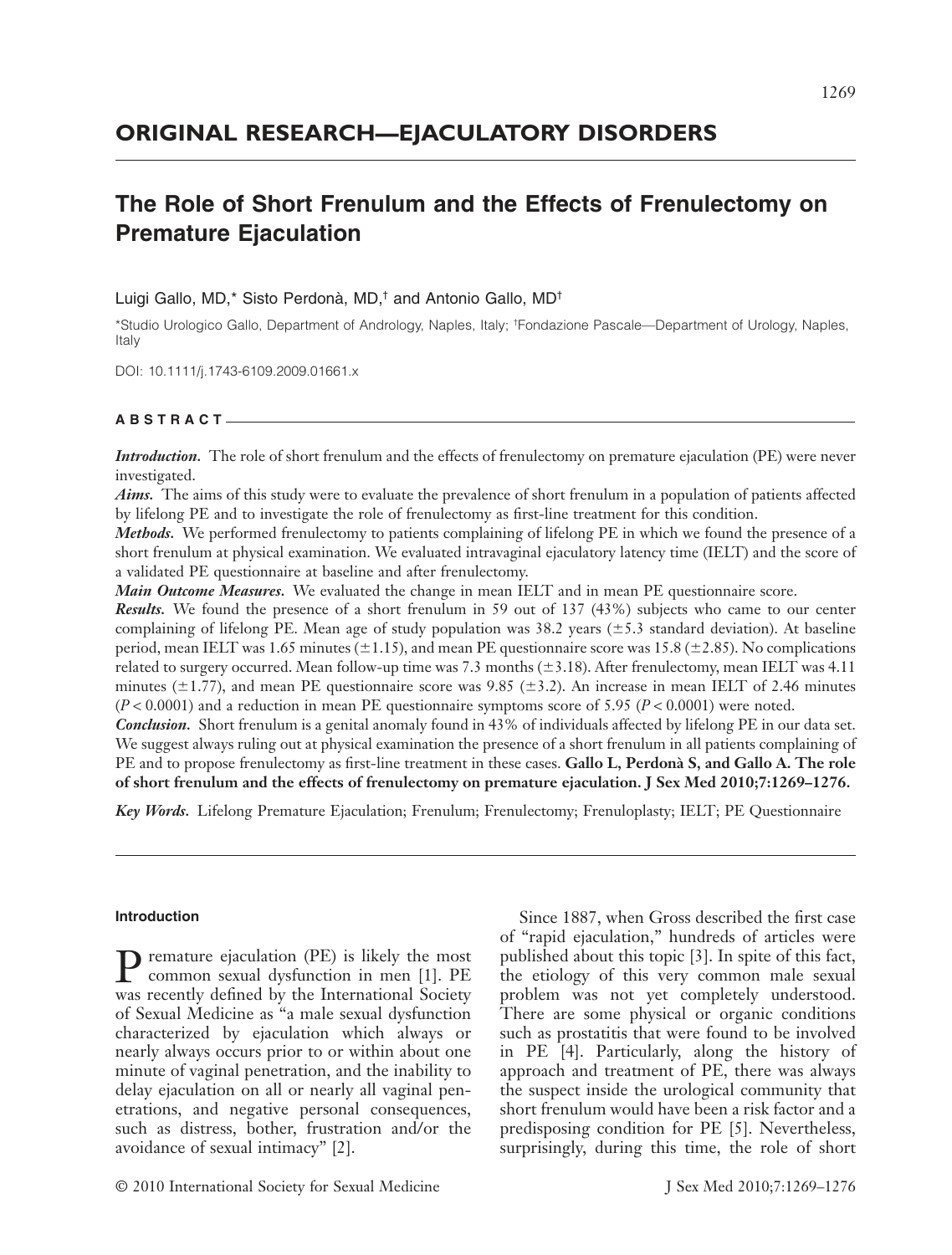frenulum in the etiology of PE, its prevalence in patients with PE, and the effectiveness of frenulectomy as a potential therapy for this class of patients were never investigated.

# **Aims**

The objectives of the present study were to evaluate the prevalence of short frenulum in a population of patients coming to our center seeking therapy for lifelong PE and to investigate the role of frenulectomy for treatment of this condition in these patients.

# **Methods**

From January to December 2008, all patients coming to our center seeking treatment for lifelong PE underwent a meticulous medical and sexual history, and a physical examination. The diagnosis of PE was based according to the International Society of Sexual Medicine definition criteria [2]. In our study, we enrolled patients complaining of lifelong PE in which we found the presence of a short frenulum at physical examination and who accepted to underwent frenulectomy as first-line treatment for this condition. We considered as a "short frenulum" every case in which, applying a gentle pressure, the length of the frenulum restricted the movement of the prepuce, causing, during its complete retraction, a ventral curvature of the glans major of 20°. The same physician examined all patients (L.G.). All patients signed an informed consensus form before being included in our protocol. Patients were not allowed to enter our study if any of the following exclusion criteria were present: genital infection; depression and neurological disorder; erectile dysfunction (ED), defined as a score from the 5-item version of the International Index of Erectile Function (IIEF-5) minor of 21; concomitant presence of a phimosis; current history of alcohol or drug abuse; use of tricyclic antidepressants, monoamine oxidase inhibitors, or selective serotonin reuptake inhibitors (SSRIs); and an unstable relationship [6]. Couples considered eligible for inclusion underwent a baseline evaluation period of 1 month during which they were asked to have at least three sexual intercourses, separated by an interval of 24 hours, and to record the intravaginal ejaculatory latency time (IELT) in a diary card provided. To measure IELT, each patient was provided with a stopwatch and instructed that he, or his partner, should time his IELT for each sexual

encounter, by starting timing at vaginal penetration and stopping timing at the start of ejaculation. The baseline IELT for each subject was calculated as the arithmetic mean IELT of all attempts during the first month.

At the end of the baseline period, patients completed the self-administered 5-item questionnaire validated by Symonds and co-workers, translated and adapted by the author in Italian [7]. This clinical tool explores all the domains at the basis of diagnosis of PE: lack of ejaculatory control, decreased satisfaction with sexual intercourse, intrapersonal distress, and negative impact on quality of life. From the answer to this questionnaire, the resulting score ranged from 0 for normal subjects to 20 for very severe PE. Basing on the score of PE diagnostic tool (PEDT), study population was classified as presence of PE (score > 10), absence of PE (score  $< 9$ ), and high risk of PE (score 9 and 10).

After this baseline period necessary for patient evaluation, frenulectomy surgery was scheduled. The procedure was performed using a lidocaine– prilocaine anesthetic cream spread on the frenulum area 1 hour before intervention. If needed, a further dose of 2% lidocaine was injected at level of frenulum. Taking care to avoid any injuries to the urethra, a deep Vycril 2/0 (Ethicon; Somerville, New Jersey, USA) stitch was passed at the basis of the frenulum including the frenular artery and nerve in order to prevent bleeding and to provide suspension of the penis. The proximal stump of the frenulum was coagulated using monopolar current. Then, using iris scissors, a perpendicular incision of the midportion of the frenulum was performed. By moving scissors in a plane parallel to the penile shaft, a total frenulectomy was executed. The frenuloplasty was finally performed by separated stitches of fast absorbable Vycril 4/0 sutures positioned at very close distances (Figures 1–3). We prescribed 5 days of oral quinolones after surgery.

Patients were not allowed to have sexual intercourses during the 2 weeks after surgery, and then they were permitted recording IELT as previously described.

A screening visit was scheduled every 3 months since surgery. At each visit, every patient filled again the PEDT and showed the diary card in which the IELT for each sexual intercourse attended was recorded. To calculate our results, we considered for each subject enrolled in our study the arithmetic mean value of all PEDT scores resulting from each follow-up visit and the arithmetic mean value of all IELT measurements.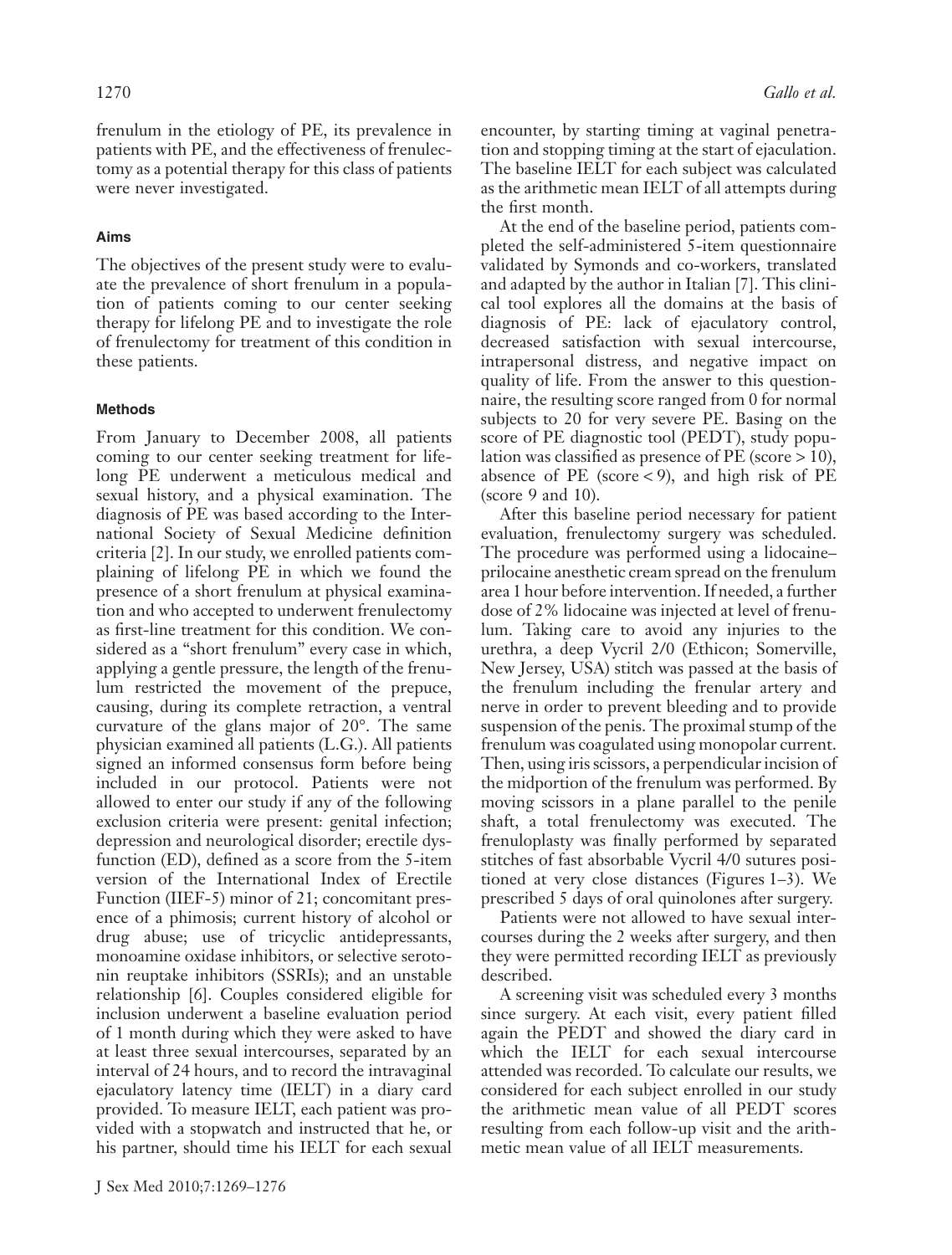

**Figure 1** Presence of a short frenulum at physical examination.

## **Main Outcome Measures**

The main outcome measures were the change in mean IELT and in mean PE questionnaire score, before and after treatment. For this purpose, we executed a *t*-test for statistical analysis using Microsoft Excel<sup>®</sup>.

#### **Results**

From January to December 2008, 137 patients came to our center complaining of lifelong PE. Mean age was 35.3 years  $(\pm 8 \text{ standard deviation})$ [SD]). Among these patients, according to our diagnostic criteria, we found the presence of a short frenulum at physical examination in 59 out of 137 (43%). Fourteen patients were excluded



**Figure 2** Image of the ventral aspect of the penis after frenulectomy.



**Figure 3** Six months after surgery.

from the study: seven of them did not have a stable sexual partner, two had ED (IIEF-5 < 21), two had genital infection, two had a concomitant phimosis and one was excluded for a recent history of alcohol abuse. Among the remaining 45 patients, 40 accepted to be enrolled in our study. Mean age of study population was 38.2 years ( $\pm$ 5.3 SD).

At baseline period, mean IELT was 1.65 minutes ( $\pm$ 1.15 SD), and mean PE questionnaire symptoms score was  $15.8 \ (\pm 2.85 \ \text{SD})$ . Basing on the PEDT score, 38 patients (95%) were PE (score > 10) and 2 (5%) were high-risk PE (score 9 or 10).

At surgery, in 29 cases (72.5%), a lidocaine– prilocaine anesthetic cream alone was effective to provide local anesthesia. In 11 cases (27.5%), a further injection of 5 mL of 2% lidocaine was required. We reported no complications related to surgery.

Mean follow-up time was 7.3 months  $(\pm 3.18)$ SD). After frenulectomy, mean IELT was 4.11 minutes ( $\pm$ 1.77 SD), and mean PE questionnaire score was  $9.85 \ (\pm 3.2 \ SD)$ . There was an increase in mean IELT of 2.46 minutes  $(P < 0.0001)$  and a reduction in mean PE questionnaire symptoms score of 5.95 (*P* < 0.0001) (Figures 4 and 5).

## **Discussion**

# *Definition and Diagnosis of PE*

PE was recently defined by the International Society of Sexual Medicine as "a male sexual dysfunction characterized by ejaculation which always or nearly always occurs prior to or within about one minute of vaginal penetration, and the inability to delay ejaculation on all or nearly all vaginal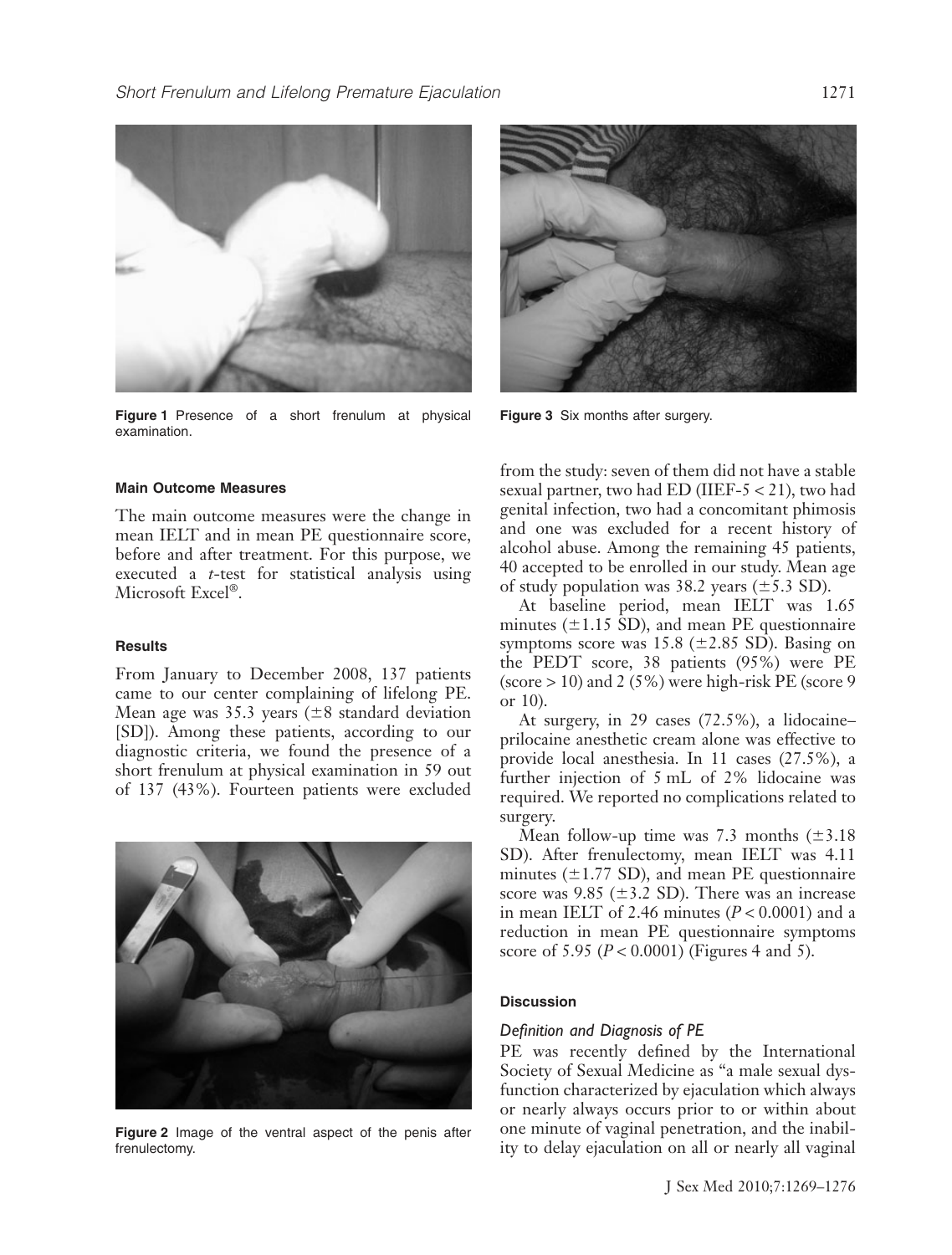



penetrations, and negative personal consequences, such as distress, bother, frustration and/or the avoidance of sexual intimacy" [2]. Although the diagnosis of PE is simple in clinical practice, basing on the elements of this definition, the evaluation of PE in clinical trials is often problematic. The IELT, defined as the time between vaginal intromission and intravaginal ejaculation, is the most common diagnostic tool used in clinical trials to assess PE [8]. Its major advantage is to provide the most objective and quantitative method to establish the severity and the treatment response of PE in clinical studies. However, data from some studies show that the use of IELT alone is insufficient for evaluating patients with PE because it does not reflect important subjective components of this multidimensional condition, such as control over ejaculation and distress [9,10].

Hence, a precise evaluation of PE, able to quantify the subjective components related to this condition, requires a patient-reported outcome. For this reason, in order to evaluate the subjective components expressed by the patients, we used, in conjunction with the objective measurement provided by IELT, the self-administered 5-item questionnaire validated by Symonds and co-workers [7]. This clinical tool, translated and adapted by the author in Italian, explores all the domains at the basis of diagnosis of PE: lack of ejaculatory control, decreased satisfaction with sexual intercourse, intrapersonal distress and negative impact on quality of life.

# *Etiology of PE*

The pathophysiology of ejaculation has yet to be fully delineated, and might include a combination



**Figure 5** Change in mean premature ejaculation diagnostic tool (PEDT) score after treatment. SD = standard deviation.

J Sex Med 2010;7:1269–1276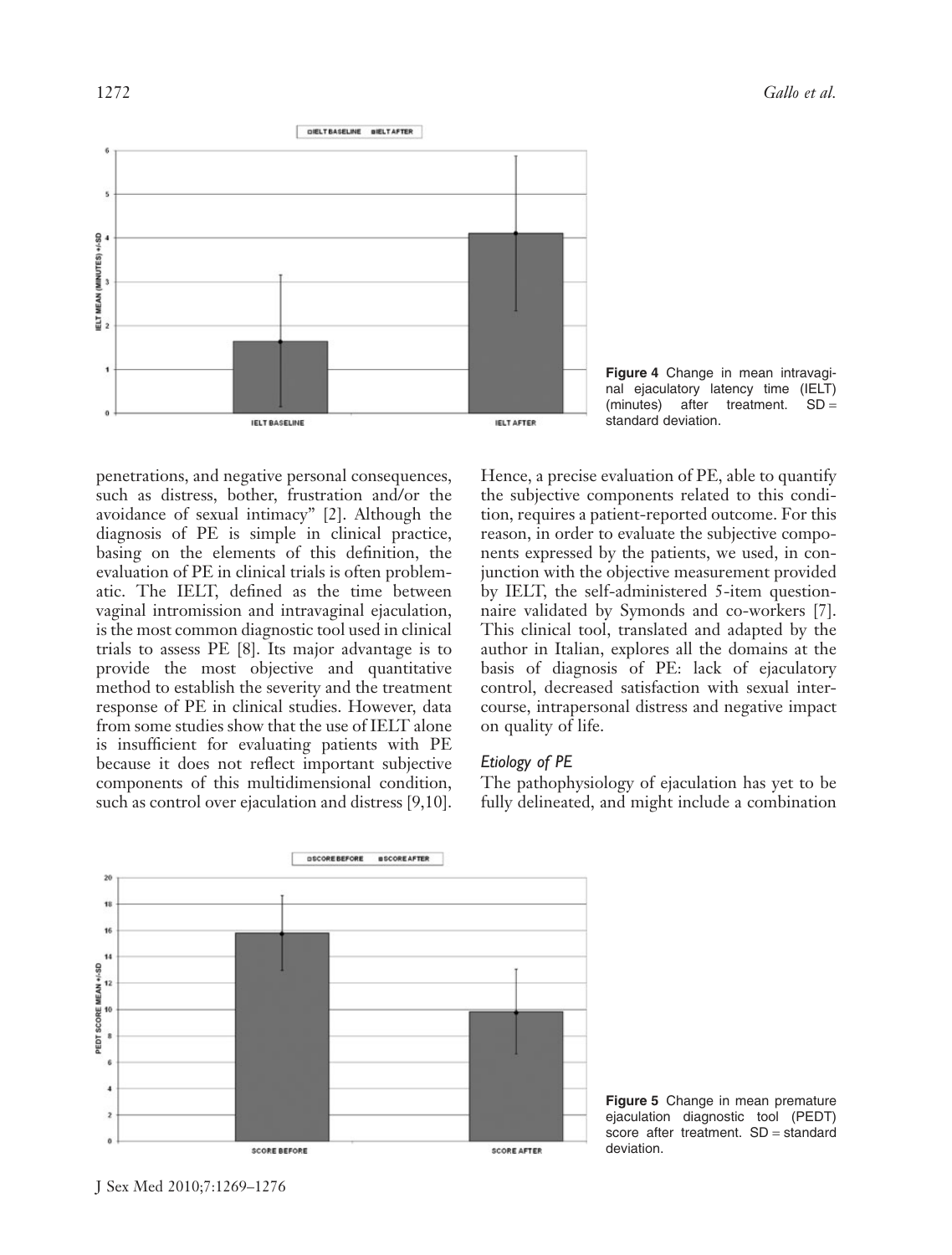of organic and psychogenic factors [11]. A number of theories have been proposed regarding the causes of PE, but the two most likely are penile hypersensitivity and serotonin receptor sensitivity [12]. In particular, regarding the first theory, Xin and associates reported that men with PE have lower biothesiometric vibration perception thresholds and significantly shorter mean somatosensory evoked potential latency times of the glans and penile shaft than controls [13,14]. These results suggest that men with PE have a greater cortical representation of sensory stimuli from the glans penis than do normal controls.

Furthermore, some physical conditions such as genital anomalies or prostate inflammation can predispose to this dysfunction. Prostatitis has been found with high frequency in patients with PE, suggesting a role for prostatic inflammations in the pathogenesis of some cases of PE [4].

# *Limitations of Current Therapies for PE*

Basing on the main theories about the pathophysiology of PE, penile hypersensitivity and serotonin receptor sensitivity, actually, the most prescribed medications for this condition are topical anesthetics and SSRIs [15]. Even if these kinds of drugs were both found to be effective for this purpose, they present many limitations. First, they are offlabel drugs: they have no specific indications for PE. Second, they both present adverse reactions. Topical anesthetics can cause loss of penile sensation, retarded ejaculation, penile irritation, ED, and decreased vaginal sensitivity in the female [16].

SSRIs can determine psychiatric and neurological consequences, dermatological reactions, anticholinergic side effects, changes in body weight, cognitive impairment, drug–drug interactions, and sexual side effects other than delayed ejaculation (e.g., ED and loss of libido) [17]. Many authors consider adverse reactions caused by SSRIs questionable or not justified relating to the therapy of a not life-threatening condition as PE [18].

Dapoxetine, the last drug developed for PE treatment, has shown to have a better profile, however, even its assumption is not free of adverse reactions such as nausea, diarrhea, dizziness, and headache [19]. Finally, topical anesthetics and SSRIs are both symptomatic agents: they are not a definitive treatment, and their discontinuation leads to the status quo ante.

# *Does a Potential Definitive Treatment for PE Exist?*

Mulhall affirmed that "the ideal drug for PE should be an on-demand-dosed treatment with a high rate of efficacy and a short onset of action, should not interfere with sexual spontaneity, and should not have sexual side effects" [20]. Similarly, Hellstrom proposed that "considering that the frequency of sexual intercourse is highly variable, and spontaneity in sexual intercourse is usually an important factor, the ideal treatment for PE would be a discrete and 'on-demand' therapy with rapid action, effective from the first dose and with high efficacy on IELT and patient-reported outcomes, a low incidence of side-effects, and have no unwanted effects on the partner" [21].

After many years in which it was long discussed about the best treatment for PE we can wonder: "Does a potential definitive treatment, able to free patients from the slavery of the on demand assumption, exist?"

Two kinds of surgical treatment were proposed with this objective: circumcision and penile dorsal neurotomy.

The effects of circumcision on male sexuality are very controversial. There are few studies about this topic, which often present limitations. Senol et al. concluded that circumcision may contribute to sexual satisfaction by prolonging pudendal evoked potentials latency [22]. Zhang and co-workers, studying the effects of redundant prepuce on PE, found circumcision an effective method to treat PE [23]. Using the Brief Male Sexual Function Inventory (BMSFI) questionnaire to assess sexual performance, Senkul et al. affirmed that adult circumcision does not adversely affect sexual function and that the increase in the ejaculatory latency time can be considered an advantage rather than a complication [24].

In spite of the results of these studies, the most part of authors remains skeptical and very critical about circumcision outside its proper indication for phimosis. Collins et al. demonstrated no statistically significant changes in any of the BMSFI parameters of male sexual function after circumcision [25]. Paradoxically, Zwang proposed that circumcision, denuding the penis and fully exposing the very sensitive area of the corona to direct stimulation, can cause a greater incidence of PE [26]. O'Hara and O'Hara carried out a survey of women's preferences for the circumcised or intact penis in their male partners. The women reported that their circumcised male partners were more likely to have PE than were intact partners [27]. Kim and Pang, using the BMSFI questionnaire to study the effects of circumcision on male sexual functions, found no statistically significant differences in sexual drive, erection and ejaculation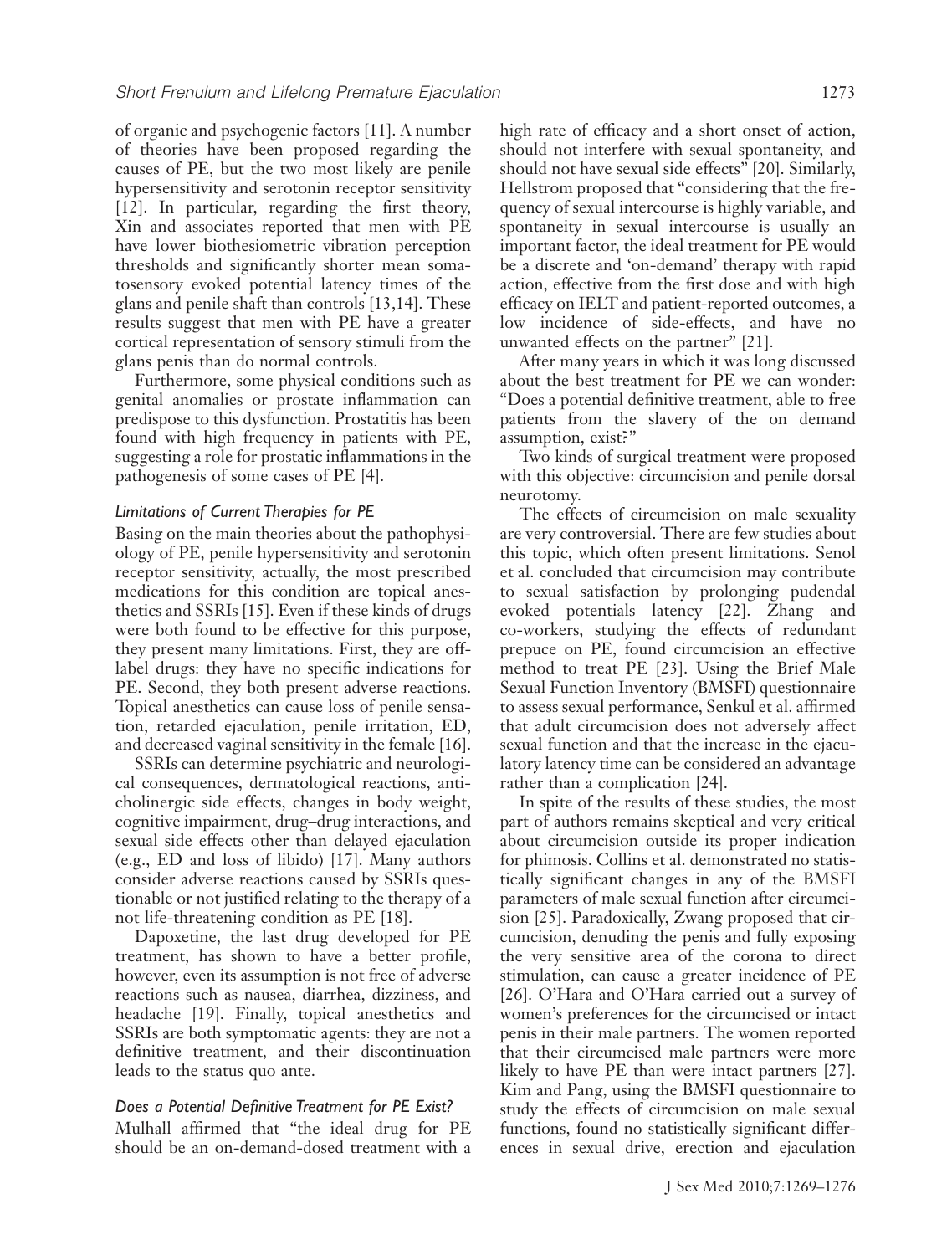between circumcised and uncircumcised men. There was a slightly longer IELT in uncircumcised men than in circumcised men, even if this difference was not significant. Furthermore, circumcised men reported decreased masturbatory pleasure and sexual enjoyment. Authors concluded that adult circumcision adversely affects sexual function in a significant number of men, possibly because of loss of nerve endings. In addition, 9% of the circumcised men reported severe scarring of their penises [28].

Regarding neurotomy of the dorsal nerves of the penis, this is a drastic approach to provide desensitization. This invasive and irreversible measure is reported to be effective, but has failed to gain wide support in the medical community [29,30].

# *Role of the Short Frenulum and Effects of Frenulectomy on PE*

Since 1887, when Gross described the first case of "rapid ejaculation," there was always the suspect inside the urological community that short frenulum would have been a risk factor and a predisposing condition for PE [3]. Waldinger distinguished four periods in the approach and treatment of PE. During the second of this four periods (1917– 1950), "some physicians stated that PE was a result of anatomical urological abnormalities, e.g., too short a foreskin frenulum, which had to be treated with incision" [5]. Therefore, the theory of the frenulum breve is very old, dating back as far as 1917. In our revision of literature, we found just two articles in which the short frenulum was classified as a possible cause of PE, however, none of them based this affirmation on scientific pieces of evidence [31,32]. To our knowledge, this is the first prospective study evaluating the role of short frenulum in the etiology of PE and its prevalence in patients affected by this condition.

Short frenulum, also defined as frenulum breve, is a common genital anomaly depending on a defect during sexual development: typically, subjects affected by this condition failed to uncover completely the prepuce. Furthermore, a short frenulum can even depend on an excessive scarring after the rupture of a normal frenulum. This condition restricts the complete retraction of the prepuce in the erection status, causing a ventral curvature of the glans.

A short frenulum can present in various grades of severity, and its finding may depend on the subjective criteria of evaluation at physical examination. We did not find any definition of this con-

J Sex Med 2010;7:1269–1276

dition in medical literature. In our series, we arbitrarily defined a "short frenulum" every case in which, applying a gentle pressure, the length of the frenulum restricted the movement of the prepuce, causing, during its complete retraction, a ventral curvature of the glans major of 20°.

In the absence of a more definitive and selective study about the physiological mechanism of frenulum breve on PE, we can assume that this genital anomaly essentially affects ejaculation in two ways. First, it causes discomfort and a bothering sense of traction during sexual intercourse, stimulating the anticipation of the end of the coitus. Second, as showed by Halata and Munger, in conjunction with glans corona, the frenulum is the most sensitive zone of the penis [33]. The short frenulum is an authentic reservoir of neural endings directly exposed to tactile stimulation during sexual intercourse. These two mechanisms can be a rational and a likely explication of the implication of short frenulum in PE, however, they were not evaluated specifically in the present study.

In our series, according to our diagnostic criteria, we found a very high prevalence of short frenulum in patients seeking treatment for lifelong PE coming in our center: almost half (43%) of our study population was affected by this genital anomaly. We proposed to all these patients frenulectomy as first-line treatment for PE. We slightly modified the usual technique for frenulum lengthening. We performed a total excision of the frenulum basing on the principle that this is a very sensitive zone of the penis rich of neural endings [33]. Furthermore, in order to provide a total denervation of this area, the proximal stump of the frenulum was coagulated using monopolar current. Our objective was to surgically provide a total and permanent denervation of the frenulum area.

After the treatment, we found an increase in mean IELT of 2.46 minutes  $(P = 0.003)$  and a reduction in mean PE questionnaire symptoms score of 5.95 ( $P < 0.0001$ ). In our series, just three patients reported no improvements.

As showed by Yang and Bradley, the frenulum receives its proper innervation by a branch of the perineal nerve, whereas the rest of the glans is innervated by the dorsal nerve afferents to the pudendal nerves [34]. Therefore, our surgical procedure did not interfere with the rest of the glans innervation, causing minimal lesion to penile sensitivity. Differently from circumcision and dorsal neurotomy, frenulectomy does not cause loss of nerve endings and damages on glans penile sensi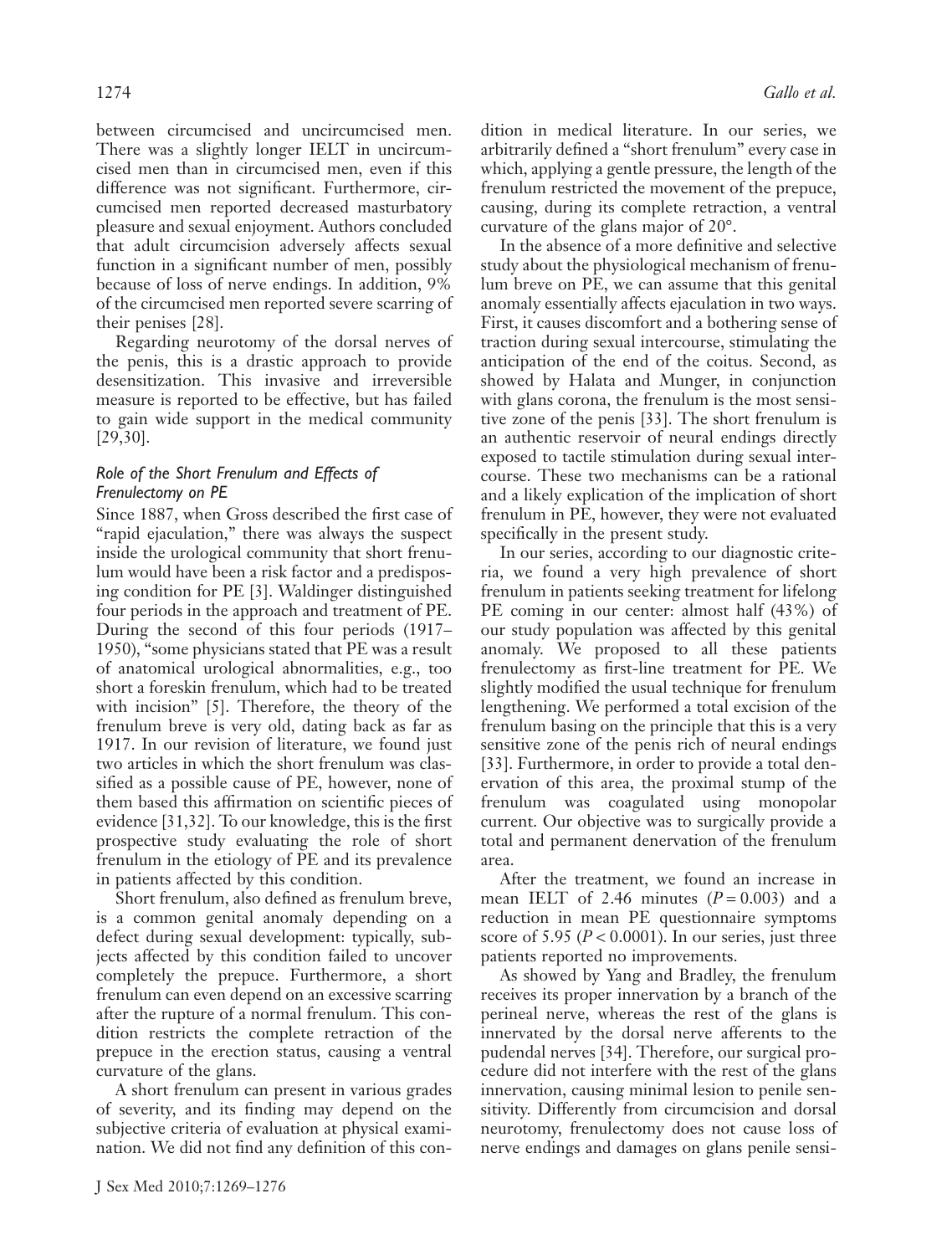tivity. Practically, our procedure just acts on the impaired ventral sensitivity affected by the presence of a frenulum breve without causing any lesion to the dorsal component. Furthermore, the complete removal of the frenulum allows the complete extension of the penis at erection.

Frenulectomy is a minimal invasive, easy to perform, safe and economic procedure that does not affect the main glans sensitivity. It requires a few minutes of surgical time, and it is performed in most cases simply with a local cream anesthesia with minimal discomfort for the patient.

We admit that the present study may present some limitations, such as the absence of a control group and the difficulty to define a "short frenulum." However, basing on our results, we strongly suggest to always rule out at physical examination the presence of a frenulum breve in all patients complaining of PE and to propose frenulectomy as first-line treatment in these cases.

During a historical period in which pharmaceutical interests tend to promote medical approach with SSRIs such as dapoxetine as first-line treatment for PE, our voice could sound as out of the chorus. However, we want to simply emphasize the fact that an accurate clinical examination still remains a cornerstone of medicine and that the abolition of risk factors and of predisposing conditions is the first step of any treatment.

For the future we encourage new studies evaluating this specific topic to assess biothesiometric vibration threshold and somatosensory evoked potential latency times specifically on the frenulum area. Unfortunately, these kinds of diagnostic tools were not available in our center at the time of writing of this article. Furthermore, the effectiveness of frenulectomy even in patients with a normal frenulum complaining of PE could be a very interesting and promising argument of evaluation.

## **Conclusions**

In this study, we found the presence of a short frenulum in 43% of individuals coming to our center complaining of PE. After frenulectomy, we reported an increase in mean IELT of 2.46 minutes  $(P < 0.0001)$  and a reduction in mean PE questionnaire symptoms score of 5.95 (*P* < 0.0001). Basing on the findings of the present study, we strongly suggest to always rule out at physical examination the presence of a short frenulum in all patients complaining of PE and to propose frenulectomy as first-line treatment in these cases.

**Corresponding Author:** Luigi Gallo, MD, Studio Urologico Gallo, Via Santa Lucia 97, Naples 80132, Italy. Tel: 00390817649530; Fax: 00390817649530; E-mail: info@studiourologicogallo.it

*Conflict of Interest:* None.

## **Statement of Authorship**

*Category 1*

- **(a) Conception and Design** Luigi Gallo
- **(b) Acquisition of Data** Luigi Gallo; Sisto Perdonà
- **(c) Analysis and Interpretation of Data** Luigi Gallo; Antonio Gallo

#### *Category 2*

- **(a) Drafting the Article**
- Luigi Gallo; Sisto Perdonà; Antonio Gallo **(b) Revising It for Intellectual Content** Luigi Gallo; Sisto Perdonà; Antonio Gallo

#### *Category 3*

**(a) Final Approval of the Completed Article** Luigi Gallo; Antonio Gallo

#### **References**

- 1 Carson C, Gunn K. Premature ejaculation: Definition and prevalence. Int J Impot Res 2006;18(suppl 1):S5–13.
- 2 McMahon CG, Althof SE, Waldinger MD, Porst H, Dean J, Sharlip ID, Adaikan PG, Becher E, Broderick GA, Buvat J, Dabees K, Giraldi A, Giuliano F, Hellstrom WJ, Incrocci L, Laan E, Meuleman E, Perelman MA, Rosen RC, Rowland DL, Segraves R. An evidence-based definition of lifelong premature ejaculation: Report of the International Society for Sexual Medicine (ISSM) ad hoc committee for the definition of premature ejaculation. J Sex Med 2008;5:1590–606.
- 3 Gross S. Practical treatise on impotence and sterility. Edinburgh: Y.J. Pentland; 1887.
- 4 Shamloul R. Chronic prostatitis in premature ejaculation: A cohort study in 153 men. J Sex Med 2006;3:150–4.
- 5 Waldinger MD. The neurobiological approach to premature ejaculation. J Urol 2002;168:2359–67.
- 6 Rosen RC, Cappelleri JC, Smith MD, Lipsky J, Pena BM. Development and evaluation of an abridged, 5-item version of the International Index of Erectile Function (IIEF-5) as a diagnostic tool for erectile dysfunction. Int J Impot Res 1999; 11:319–26.
- 7 Symonds T, Perelman MA, Althof S, Giuliano F, Martin M, May K, Abraham L, Crossland A, Morris M. Development and validation of a premature ejaculation diagnostic tool. Eur Urol 2007;52:565–73.
- 8 Waldinger MD, Hengeveld MW, Zwinderman AH, Olivier B. An empirical operationalization of DSM-IV diagnostic criteria for early ejaculation. Int J Psychiatry Clin Pract 1998;2:287.
- 9 Patrick DL, Althof SE, Pryor JL, Rosen R, Rowland DL, Ho KF, McNulty P, Rothman M, Jamieson C. Premature ejaculation: An observational study of men and their partners. J Sex Med 2005;2:358–67.
- 10 Giuliano F, Patrick DL, Porst H, La Pera G, Kokoszka A, Merchant S, Rothman M, Gagnon DD, Polverejan E; 3004